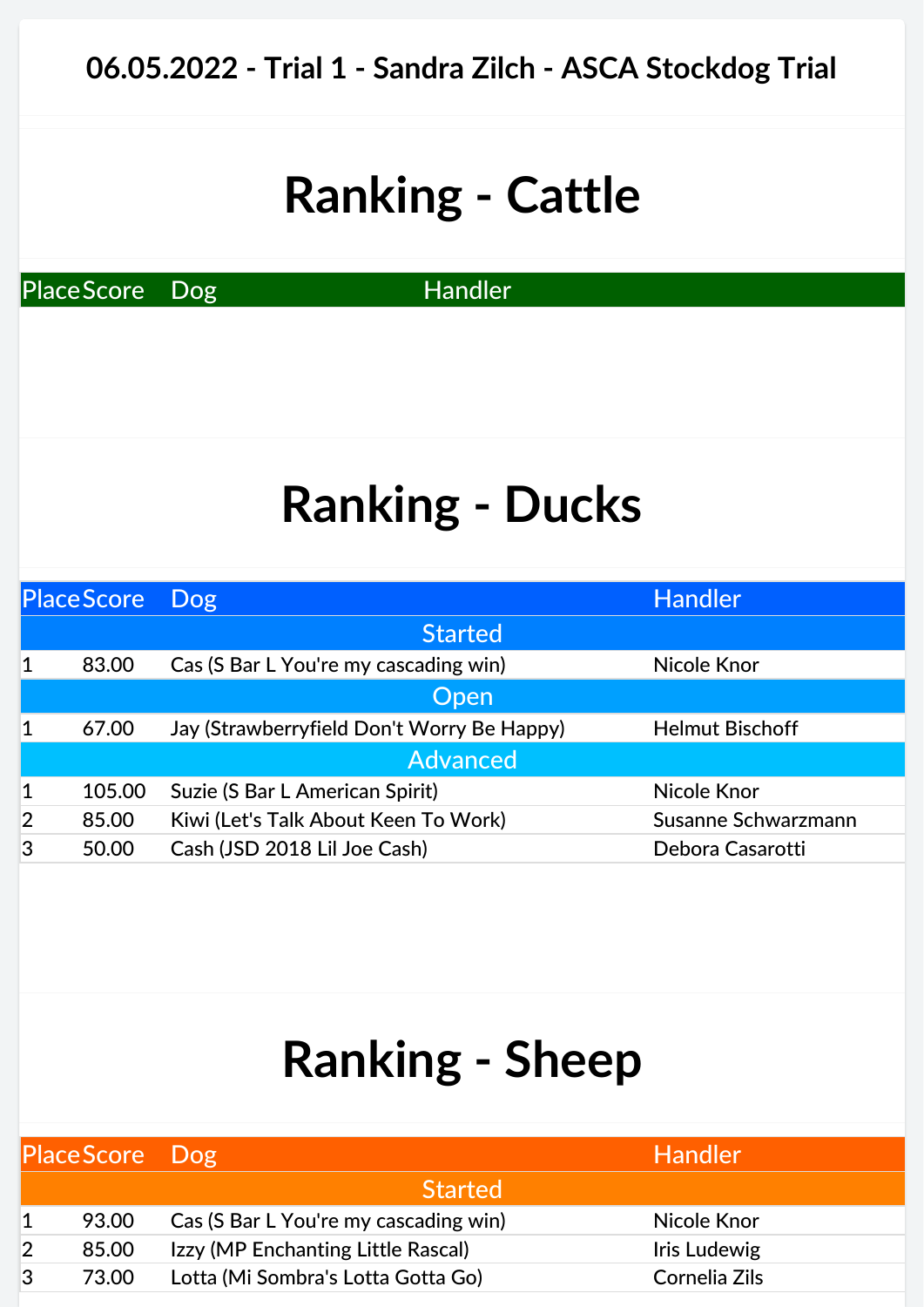|        | <b>Open</b>                                |                        |
|--------|--------------------------------------------|------------------------|
| 83.00  | Jay (Strawberryfield Don't Worry Be Happy) | <b>Helmut Bischoff</b> |
|        | Advanced                                   |                        |
| 112.00 | Kiwi (Let's Talk About Keen To Work)       | Susanne Schwarzmann    |
| 110.00 | Suzie (S Bar L American Spirit)            | Nicole Knor            |
| 84.00  | Cash (JSD 2018 Lil Joe Cash)               | Debora Casarotti       |
|        |                                            |                        |

| Award                           | Dog                                   | <b>Handler</b>      |
|---------------------------------|---------------------------------------|---------------------|
| <b>HIT</b><br><b>Started</b>    | Cas (S Bar L You're my cascading win) | Nicole Knor         |
| <b>HIT Open</b>                 | No qualifing result                   |                     |
| <b>HIT</b><br>Advanced          | Kiwi (Let's Talk About Keen To Work)  | Susanne Schwarzmann |
| <b>HIT OB</b><br><b>Started</b> | No qualifing result                   |                     |
| <b>HIT OB</b><br>Open/Adv       | No qualifing result                   |                     |
|                                 |                                       |                     |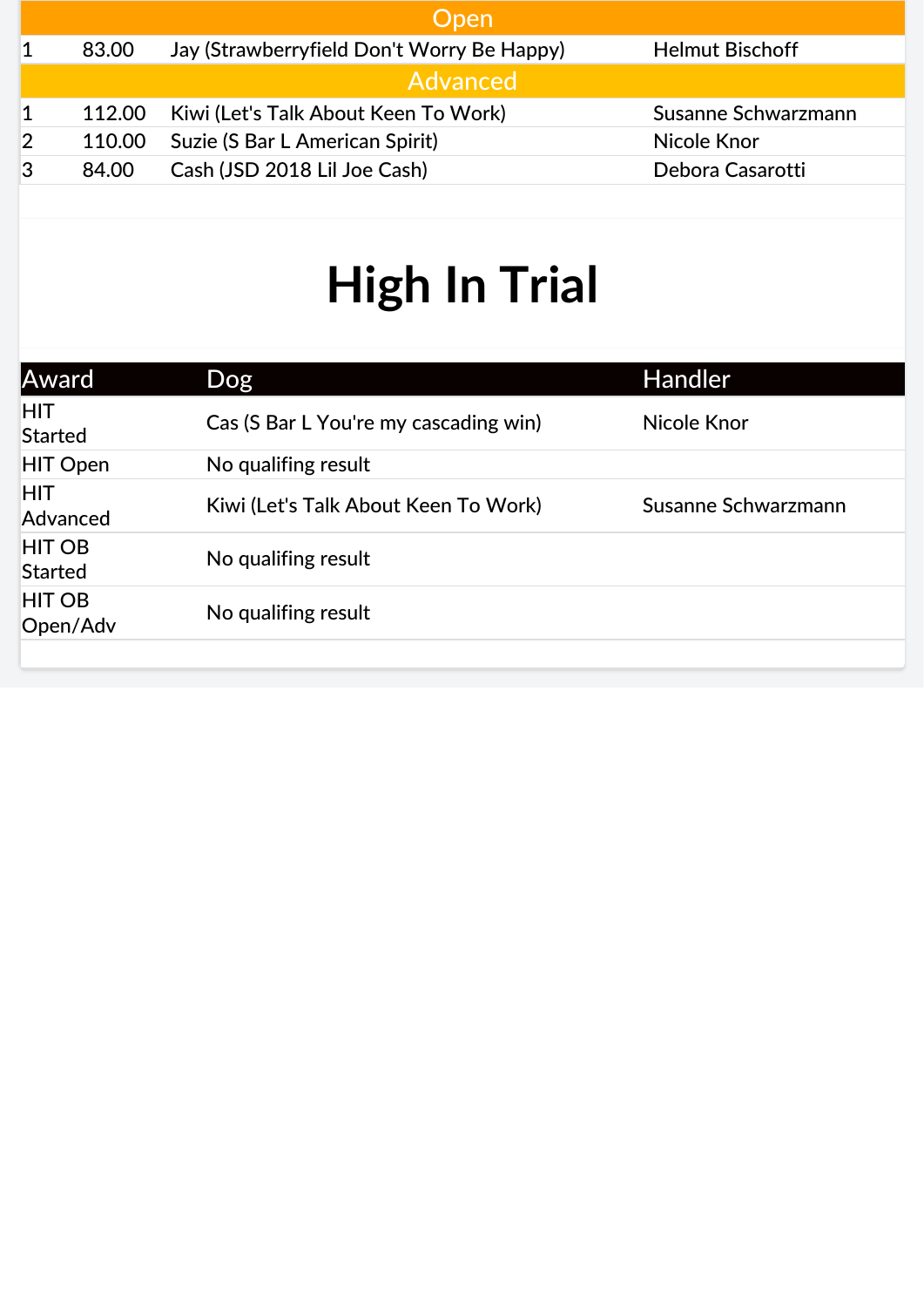PlaceScore Dog Handler

#### **Ranking - Ducks**

| Place Score    |            | <b>Dog</b>                                 | <b>Handler</b>         |
|----------------|------------|--------------------------------------------|------------------------|
|                |            | <b>Started</b>                             |                        |
| $\mathbf 1$    | 66.00      | Cas (S Bar L You're my cascading win)      | Nicole Knor            |
|                |            | <b>Open</b>                                |                        |
| $\mathbf{1}$   | 84.00      | Nap (W Lazy J S Bar L Napoleon)            | Sandra Zilch           |
| $\overline{2}$ | <b>JCT</b> | Jay (Strawberryfield Don't Worry Be Happy) | <b>Helmut Bischoff</b> |
|                |            | <b>Advanced</b>                            |                        |
| $\mathbf{1}$   | 105.00     | Suzie (S Bar L American Spirit)            | Nicole Knor            |
| $\overline{2}$ | 96.00      | Kiwi (Let's Talk About Keen To Work)       | Susanne Schwarzmann    |
| 3              | 91.00      | Cash (JSD 2018 Lil Joe Cash)               | Debora Casarotti       |

| Place Score Dog |       |                                       | <b>Handler</b> |
|-----------------|-------|---------------------------------------|----------------|
|                 |       | <b>Started</b>                        |                |
|                 | 87.00 | Cas (S Bar L You're my cascading win) | Nicole Knor    |
|                 | 80.00 | Izzy (MP Enchanting Little Rascal)    | Iris Ludewig   |
| 3               | 78.00 | Lotta (Mi Sombra's Lotta Gotta Go)    | Cornelia Zils  |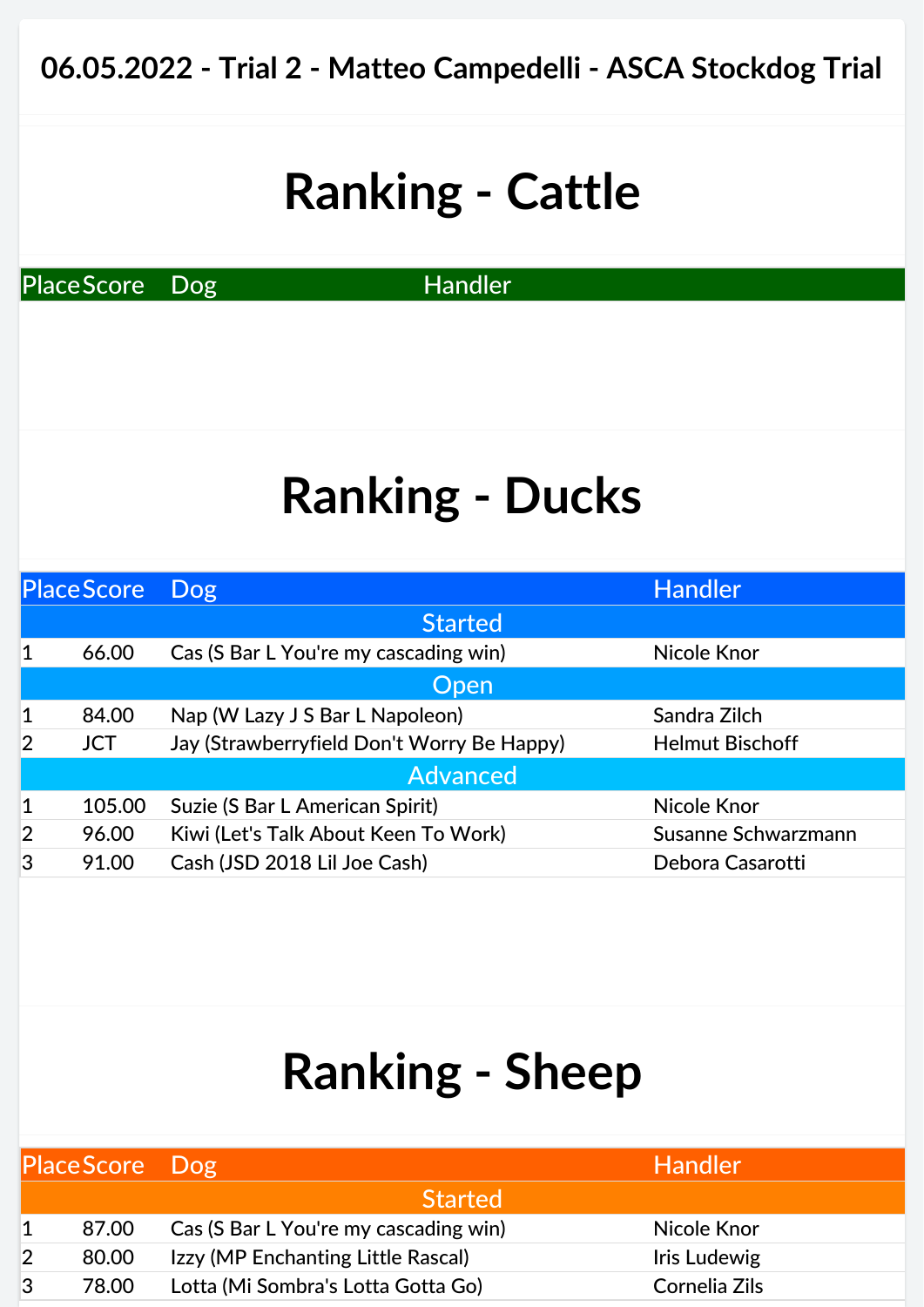| Open   |                                            |                        |  |
|--------|--------------------------------------------|------------------------|--|
| 96.00  | Nap (W Lazy J S Bar L Napoleon)            | Sandra Zilch           |  |
| 62.00  | Jay (Strawberryfield Don't Worry Be Happy) | <b>Helmut Bischoff</b> |  |
|        | Advanced                                   |                        |  |
| 109.00 | Suzie (S Bar L American Spirit)            | Nicole Knor            |  |
| 96.00  | Cash (JSD 2018 Lil Joe Cash)               | Debora Casarotti       |  |
| 95.00  | Kiwi (Let's Talk About Keen To Work)       | Susanne Schwarzmann    |  |
|        |                                            |                        |  |

| Award                           | Dog                                   | Handler      |
|---------------------------------|---------------------------------------|--------------|
| <b>HIT</b><br>Started           | Cas (S Bar L You're my cascading win) | Nicole Knor  |
| <b>HIT Open</b>                 | Nap (W Lazy J S Bar L Napoleon)       | Sandra Zilch |
| <b>HIT</b><br>Advanced          | Suzie (S Bar L American Spirit)       | Nicole Knor  |
| <b>HIT OB</b><br><b>Started</b> | No qualifing result                   |              |
| <b>HIT OB</b><br>Open/Adv       | No qualifing result                   |              |
|                                 |                                       |              |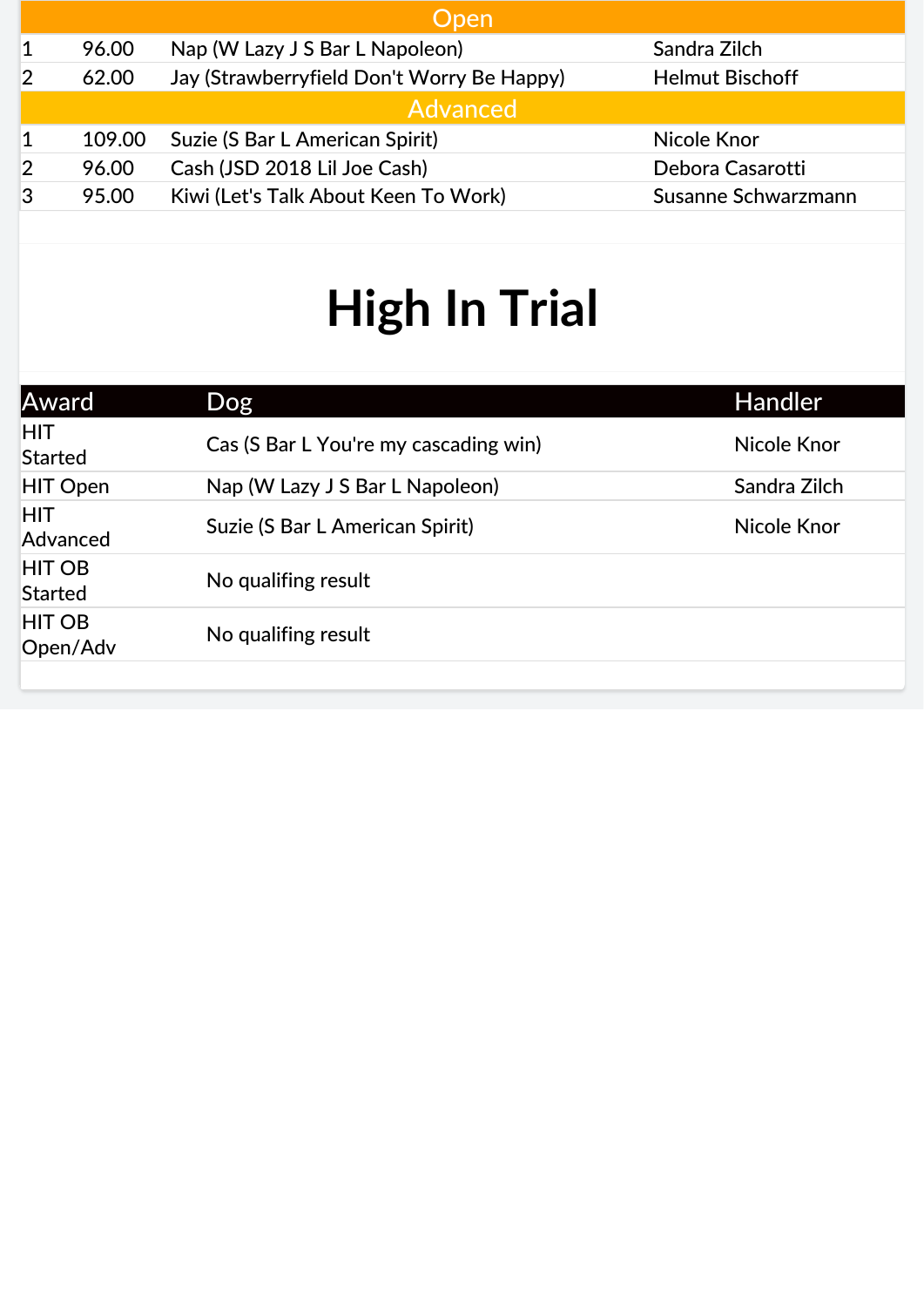PlaceScore Dog Handler

#### **Ranking - Ducks**

| Place Score Dog |        |                                            | <b>Handler</b>         |
|-----------------|--------|--------------------------------------------|------------------------|
|                 |        | <b>Open</b>                                |                        |
| 1               | 52.00  | Jay (Strawberryfield Don't Worry Be Happy) | <b>Helmut Bischoff</b> |
|                 |        | <b>Advanced</b>                            |                        |
| 1               | 115.00 | Suzie (S Bar L American Spirit)            | Nicole Knor            |
| $\overline{2}$  | 105.00 | Kiwi (Let's Talk About Keen To Work)       | Susanne Schwarzmann    |
| 3               | 79.00  | Cash (JSD 2018 Lil Joe Cash)               | Debora Casarotti       |
|                 |        |                                            |                        |

| Place Score Dog |       |                                            | <b>Handler</b>         |
|-----------------|-------|--------------------------------------------|------------------------|
|                 |       | <b>Started</b>                             |                        |
|                 | 91.00 | Akama (Akama From Jumbuck Station)         | <b>Katrin Fischer</b>  |
| $\overline{2}$  | 91.00 | Izzy (MP Enchanting Little Rascal)         | Iris Ludewig           |
| 3               | 90.00 | Cas (S Bar L You're my cascading win)      | Nicole Knor            |
| $\overline{4}$  | 86.00 | Lotta (Mi Sombra's Lotta Gotta Go)         | Cornelia Zils          |
|                 |       | Open                                       |                        |
|                 | 78.00 | Jay (Strawberryfield Don't Worry Be Happy) | <b>Helmut Bischoff</b> |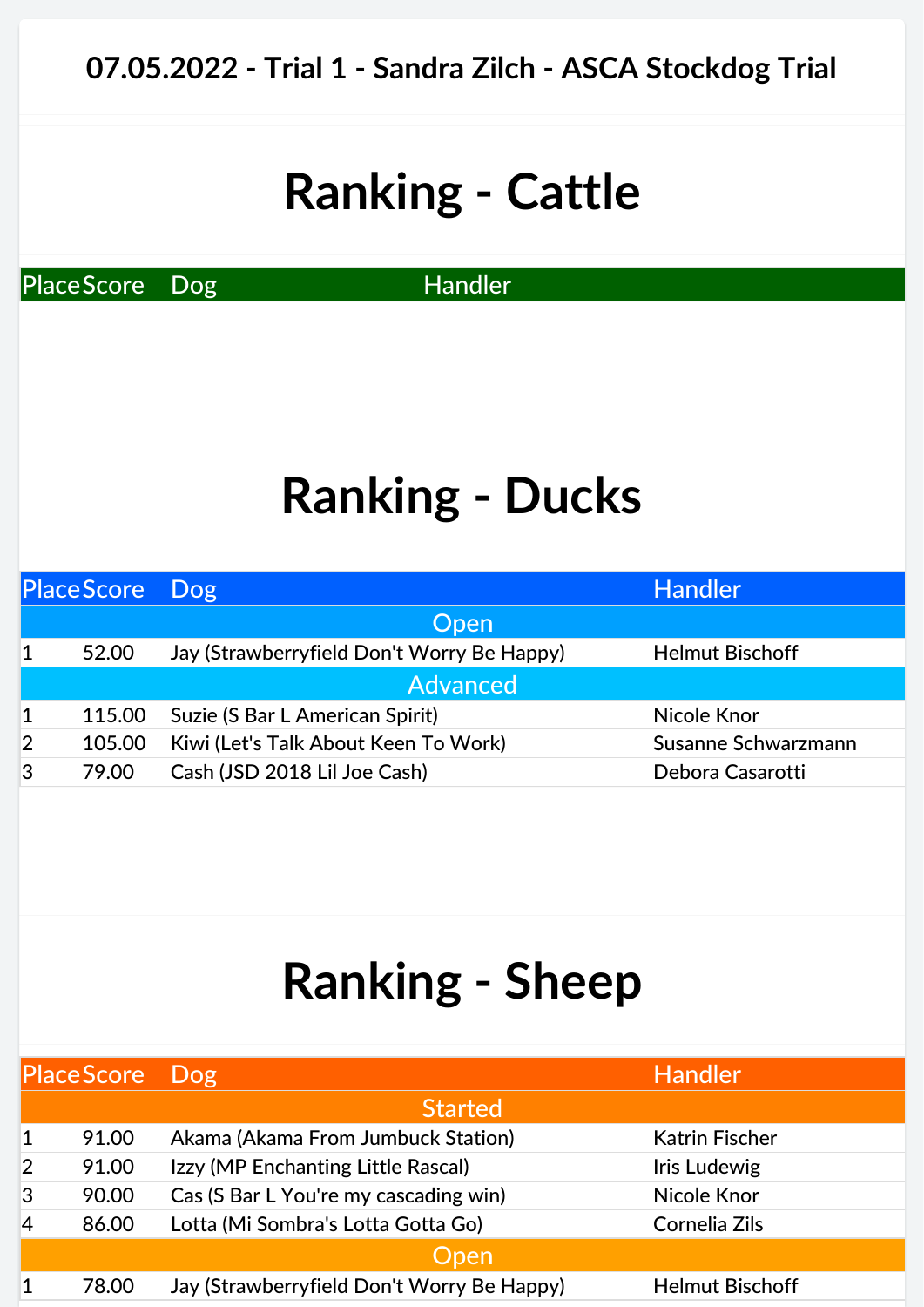|        | Advanced               |                                                                                                                |
|--------|------------------------|----------------------------------------------------------------------------------------------------------------|
|        |                        | Nicole Knor                                                                                                    |
| 106.00 | Looby (Looby Loo)      | Matteo Campedelli                                                                                              |
| 101.00 |                        | Susanne Schwarzmann                                                                                            |
| 100.00 |                        | Debora Casarotti                                                                                               |
| 71.00  | Bingo (Bingo Pfeiffer) | Vera Pfeiffer                                                                                                  |
|        |                        | 114.00 Suzie (S Bar L American Spirit)<br>Kiwi (Let's Talk About Keen To Work)<br>Cash (JSD 2018 Lil Joe Cash) |

| Award                           | Dog                                | <b>Handler</b>        |
|---------------------------------|------------------------------------|-----------------------|
| <b>HIT</b><br><b>Started</b>    | Izzy (MP Enchanting Little Rascal) | Iris Ludewig          |
| <b>HIT Open</b>                 | No qualifing result                |                       |
| <b>HIT</b><br>Advanced          | Suzie (S Bar L American Spirit)    | Nicole Knor           |
| <b>HIT OB</b><br><b>Started</b> | Akama (Akama From Jumbuck Station) | <b>Katrin Fischer</b> |
| <b>HIT OB</b><br>Open/Adv       | No qualifing result                |                       |
|                                 |                                    |                       |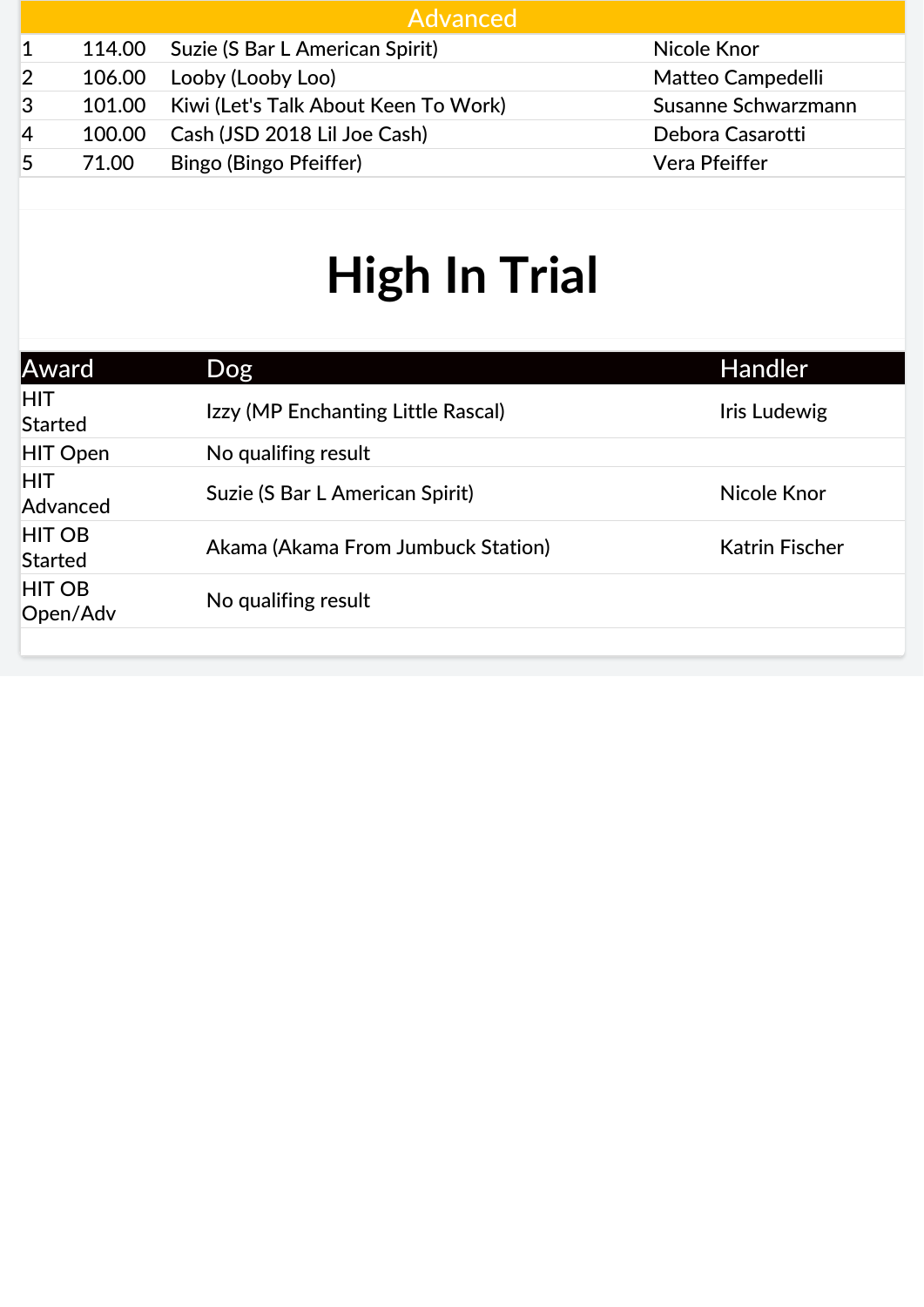PlaceScore Dog Handler

## **Ranking - Ducks**

|                | <b>Place Score</b> | Dog                                        | <b>Handler</b>         |
|----------------|--------------------|--------------------------------------------|------------------------|
|                |                    | <b>Started</b>                             |                        |
| 1              | 89.00              | Cas (S Bar L You're my cascading win)      | <b>Nicole Knor</b>     |
|                |                    | Open                                       |                        |
| $\mathbf 1$    | 93.00              | Nap (W Lazy J S Bar L Napoleon)            | Sandra Zilch           |
| $\overline{2}$ | 79.00              | Jay (Strawberryfield Don't Worry Be Happy) | <b>Helmut Bischoff</b> |
|                |                    | <b>Advanced</b>                            |                        |
| $\mathbf{1}$   | 113.00             | Suzie (S Bar L American Spirit)            | Nicole Knor            |
| $\overline{2}$ | 110.00             | Cash (JSD 2018 Lil Joe Cash)               | Debora Casarotti       |
| 3              | 106.00             | Koda (S Bar L Kodiak)                      | Sandra Zilch           |
| 4              | 89.00              | Kiwi (Let's Talk About Keen To Work)       | Susanne Schwarzmann    |

| Place Score Dog |       |                                    | Handler !             |  |
|-----------------|-------|------------------------------------|-----------------------|--|
|                 |       | <b>Started</b>                     |                       |  |
|                 | 92.00 | Akama (Akama From Jumbuck Station) | <b>Katrin Fischer</b> |  |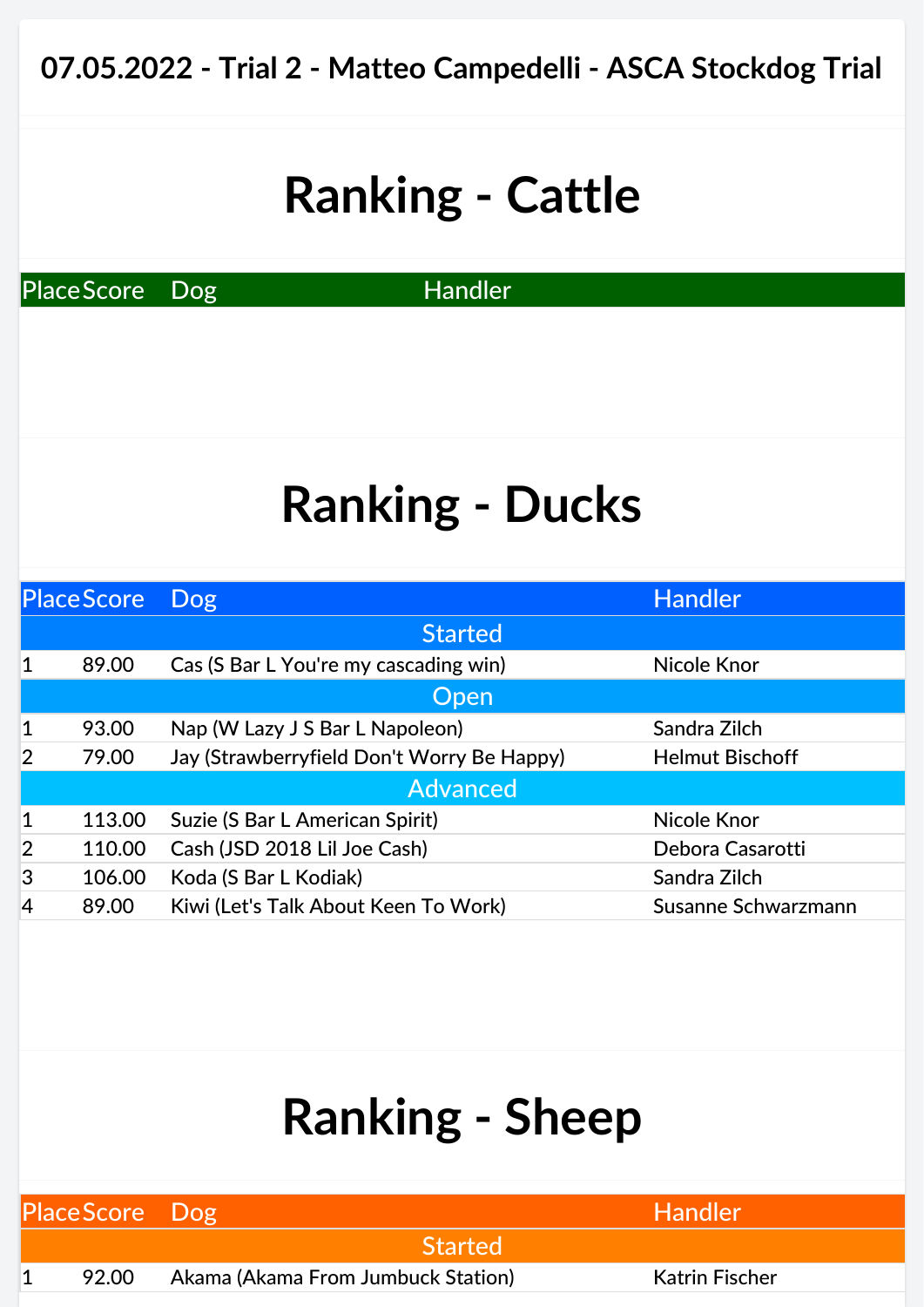| $\overline{2}$ | 85.00  | Izzy (MP Enchanting Little Rascal)         | <b>Iris Ludewig</b>    |
|----------------|--------|--------------------------------------------|------------------------|
| 3              | 84.00  | Cas (S Bar L You're my cascading win)      | Nicole Knor            |
| 4              | 82.00  | Lotta (Mi Sombra's Lotta Gotta Go)         | Cornelia Zils          |
|                |        | <b>Open</b>                                |                        |
|                | 93.00  | Nap (W Lazy J S Bar L Napoleon)            | Sandra Zilch           |
| $\overline{2}$ | 82.00  | Jay (Strawberryfield Don't Worry Be Happy) | <b>Helmut Bischoff</b> |
|                |        | <b>Advanced</b>                            |                        |
| 1              | 109.00 | Koda (S Bar L Kodiak)                      | Sandra Zilch           |
| $\overline{2}$ | 107.00 | Suzie (S Bar L American Spirit)            | Nicole Knor            |
| 3              | 105.00 | Kiwi (Let's Talk About Keen To Work)       | Susanne Schwarzmann    |
| $\overline{4}$ | 83.00  | Bingo (Bingo Pfeiffer)                     | Vera Pfeiffer          |
| 5              | 48.00  | Cash (JSD 2018 Lil Joe Cash)               | Debora Casarotti       |

| <b>Dog</b>                            | <b>Handler</b>        |
|---------------------------------------|-----------------------|
| Cas (S Bar L You're my cascading win) | Nicole Knor           |
| Nap (W Lazy J S Bar L Napoleon)       | Sandra Zilch          |
| Suzie (S Bar L American Spirit)       | Nicole Knor           |
| Akama (Akama From Jumbuck Station)    | <b>Katrin Fischer</b> |
| No qualifing result                   |                       |
|                                       |                       |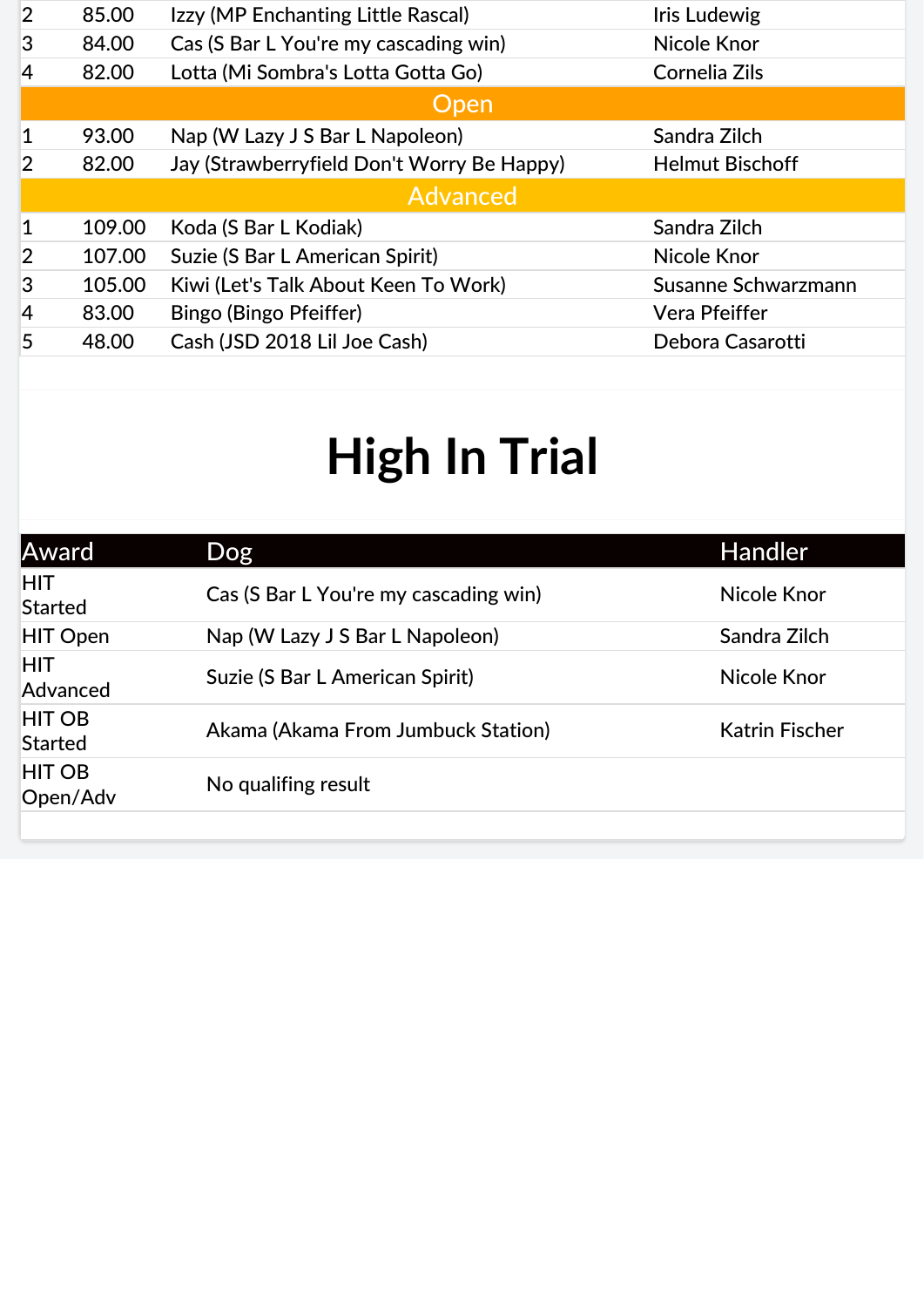PlaceScore Dog Handler

## **Ranking - Ducks**

|                | <b>Place Score</b> | <b>Dog</b>                                 | <b>Handler</b>         |
|----------------|--------------------|--------------------------------------------|------------------------|
|                |                    | <b>Started</b>                             |                        |
| 1              | 77.00              | Cas (S Bar L You're my cascading win)      | Nicole Knor            |
|                |                    | <b>Open</b>                                |                        |
| 1              | 87.00              | Birdy (Wildsongs Next Trip To Paris)       | Silvia Heitmann        |
| $\overline{2}$ | 76.00              | Charlize (Wildsong's Rusty Red Spur)       | Silvia Heitmann        |
| 3              | 75.00              | Jay (Strawberryfield Don't Worry Be Happy) | <b>Helmut Bischoff</b> |
|                |                    | <b>Advanced</b>                            |                        |
| 1              | 112.00             | Suzie (S Bar L American Spirit)            | <b>Nicole Knor</b>     |
| $\overline{2}$ | 103.00             | Kiwi (Let's Talk About Keen To Work)       | Susanne Schwarzmann    |
| 3              | 87.00              | Annie (Scrub Creek Texas Hope)             | Matteo Campedelli      |

| Place Score Dog |                                       | <b>Handler</b> |  |
|-----------------|---------------------------------------|----------------|--|
|                 | <b>Started</b>                        |                |  |
| 96.00           | Cas (S Bar L You're my cascading win) | Nicole Knor    |  |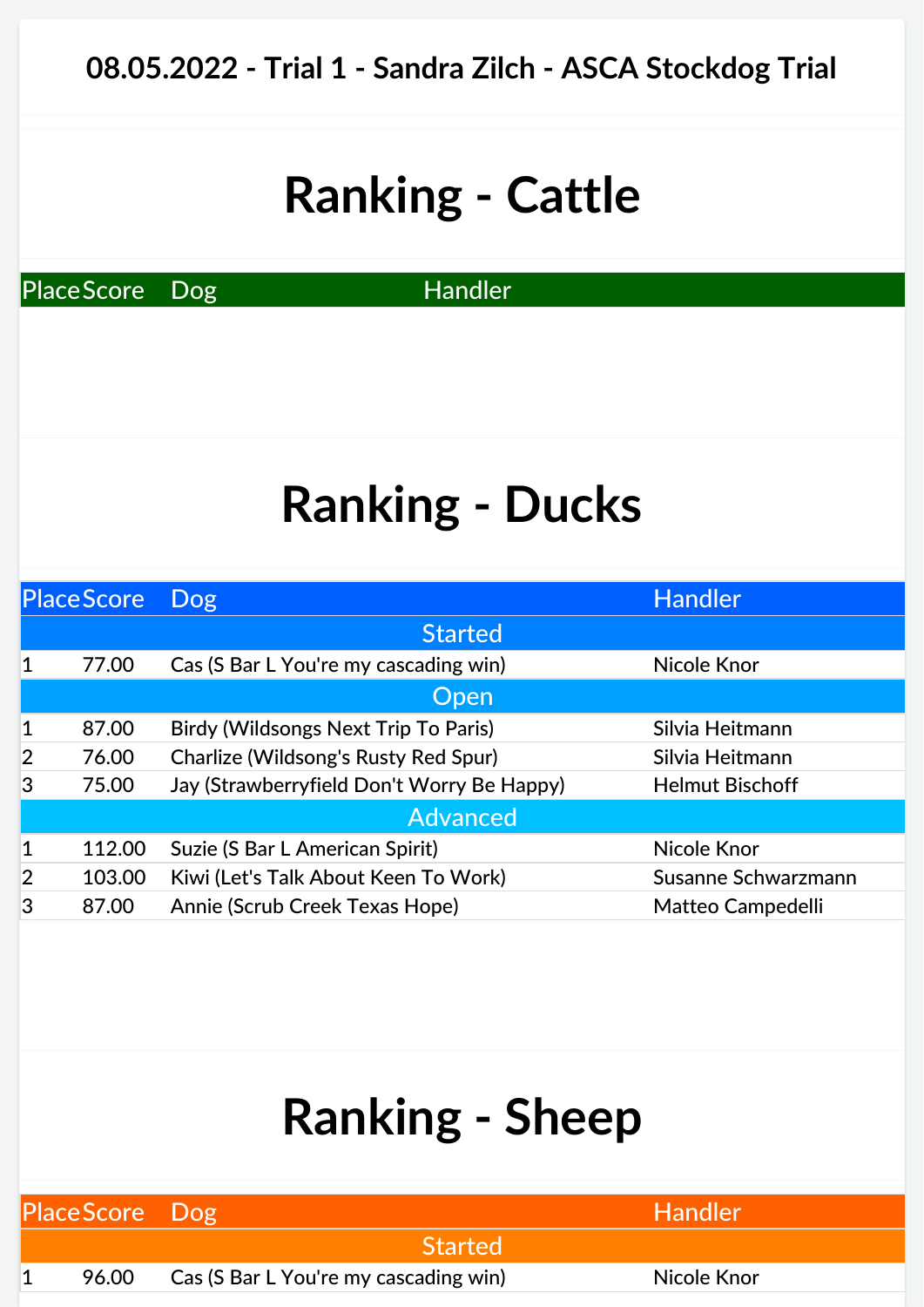| Susanne Schwarzmann |
|---------------------|
|                     |
|                     |
|                     |

| Award                           | Dog                                   | <b>Handler</b> |
|---------------------------------|---------------------------------------|----------------|
| <b>HIT</b><br><b>Started</b>    | Cas (S Bar L You're my cascading win) | Nicole Knor    |
| <b>HIT Open</b>                 | No qualifing result                   |                |
| <b>HIT</b><br>Advanced          | Suzie (S Bar L American Spirit)       | Nicole Knor    |
| <b>HIT OB</b><br><b>Started</b> | No qualifing result                   |                |
| <b>HIT OB</b><br>Open/Adv       | No qualifing result                   |                |
|                                 |                                       |                |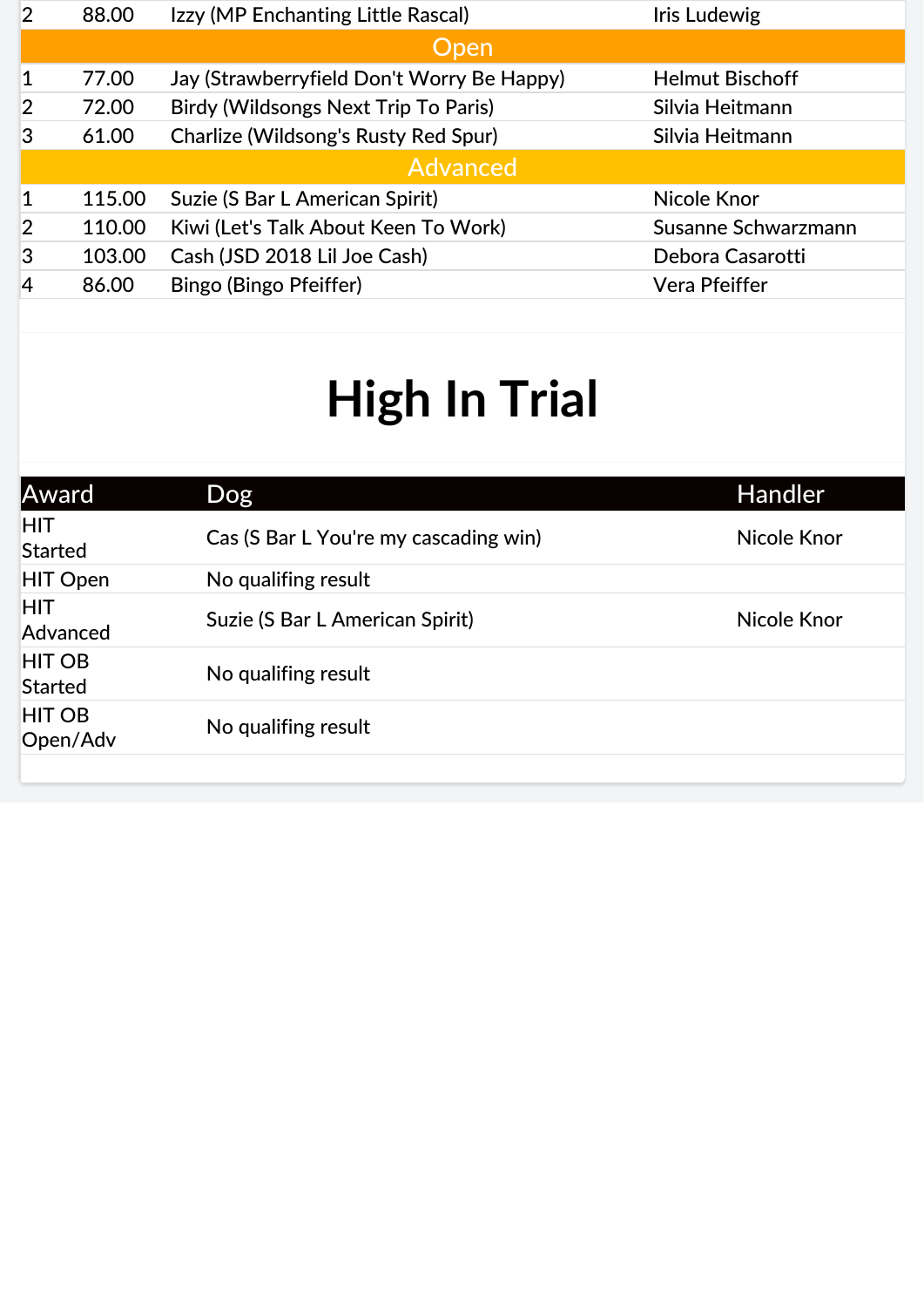PlaceScore Dog Handler

## **Ranking - Ducks**

|                | <b>Place Score</b> | <b>Dog</b>                                  | Handler                |
|----------------|--------------------|---------------------------------------------|------------------------|
|                |                    | <b>Started</b>                              |                        |
| 1              | 76.00              | Cas (S Bar L You're my cascading win)       | <b>Nicole Knor</b>     |
|                |                    | Open                                        |                        |
| 1              | 89.00              | Charlize (Wildsong's Rusty Red Spur)        | Silvia Heitmann        |
| $\overline{2}$ | 85.00              | Nap (W Lazy J S Bar L Napoleon)             | Sandra Zilch           |
| 3              | 77.00              | Jay (Strawberryfield Don't Worry Be Happy)  | <b>Helmut Bischoff</b> |
| 4              | 45.00              | <b>Birdy (Wildsongs Next Trip To Paris)</b> | Silvia Heitmann        |
|                |                    | <b>Advanced</b>                             |                        |
| $\mathbf 1$    | 104.00             | Suzie (S Bar L American Spirit)             | <b>Nicole Knor</b>     |
| $\overline{2}$ | 104.00             | Kiwi (Let's Talk About Keen To Work)        | Susanne Schwarzmann    |
| 3              | 91.00              | Koda (S Bar L Kodiak)                       | Sandra Zilch           |
|                |                    |                                             |                        |

### **Ranking - Sheep**

PlaceScore Dog **Handler** Research Manual PlaceScore Dog

**Started**